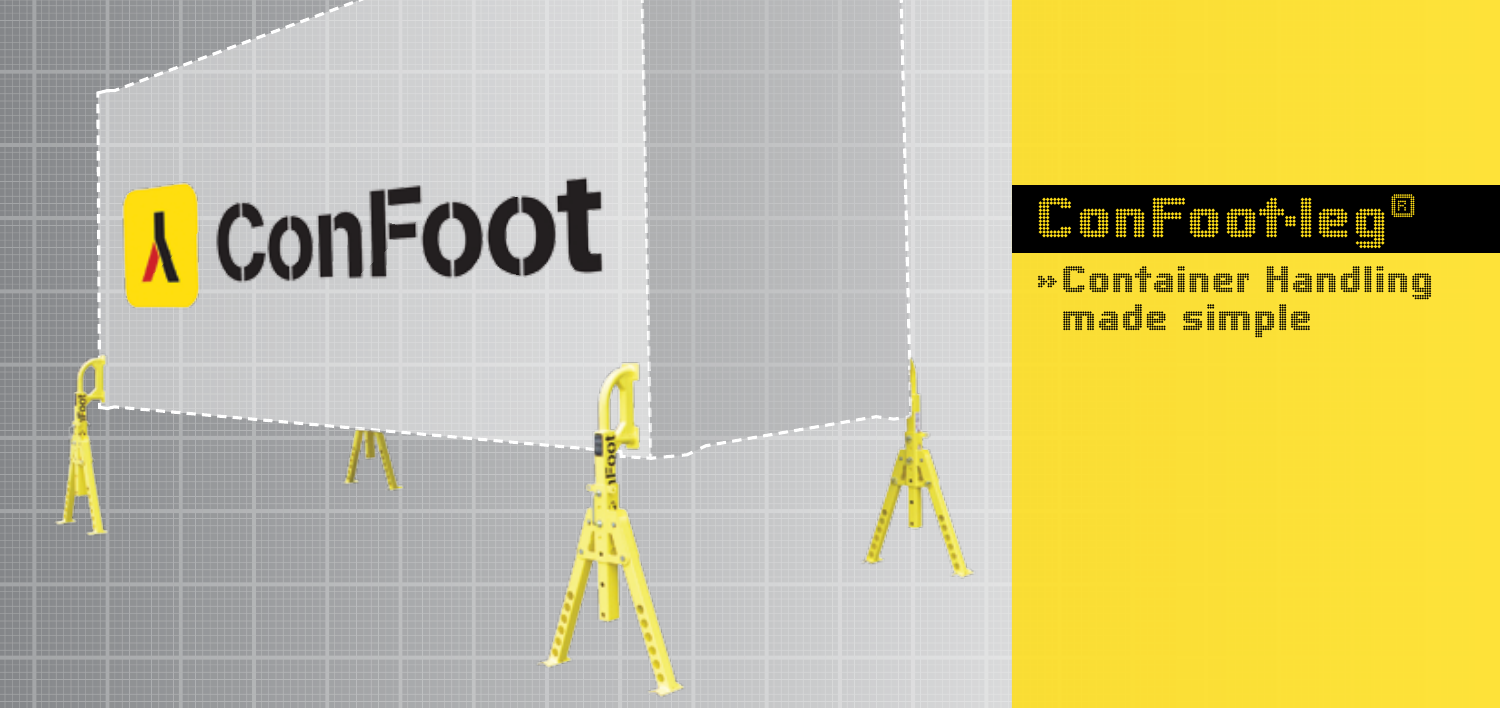

#### ConFoot® saves expensive equipment, time and money

The ConFoot-leg ® is a Finnish invention that makes container handling very simple.

The ConFoot-legs ® can be attached and removed from the four corners of a container.

Your handling equipment, trailers and other transport equipment can now be used for other purposes while containers are being loaded or unloaded.

The ConFoot-legs ® are easy and light and can be handled by just one person.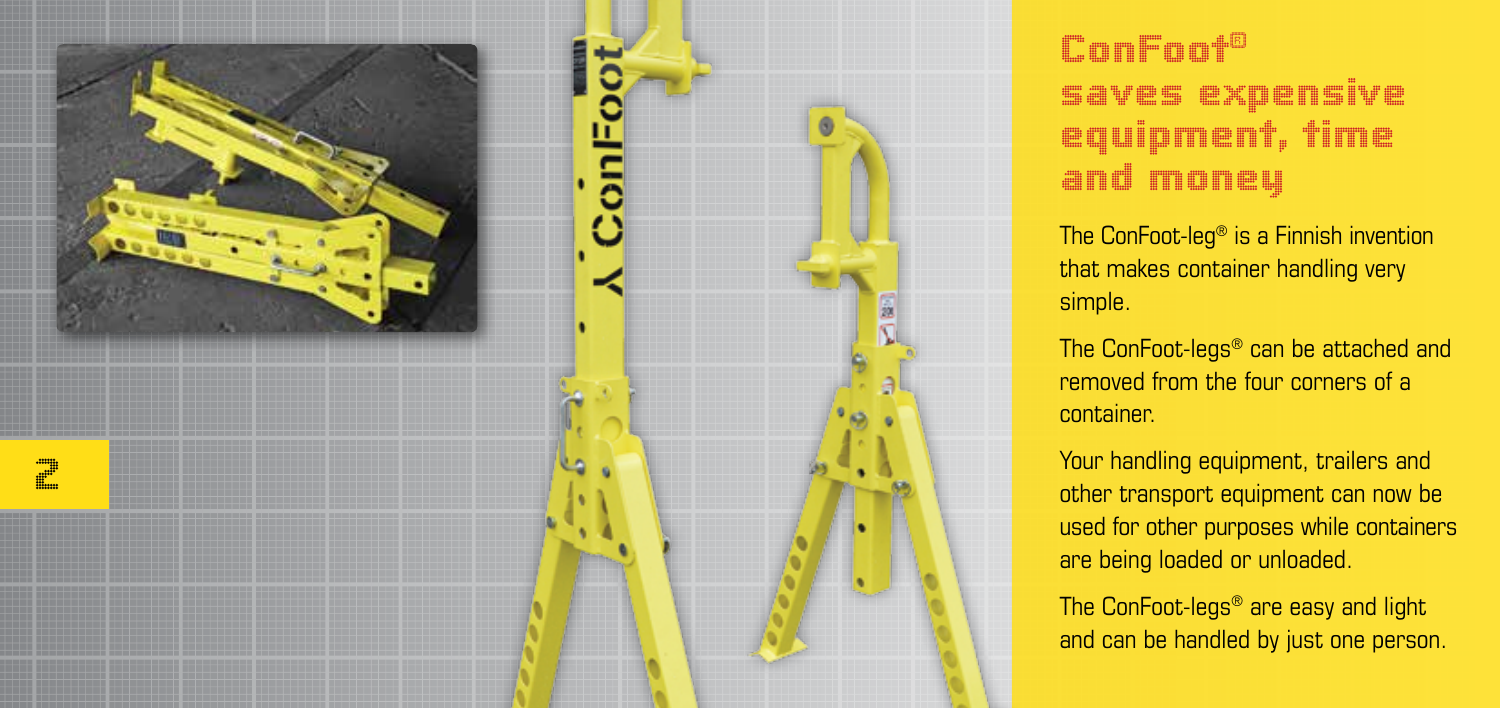

An air-suspended truck brings a container to its location.

1.

2.

3.

The driver installs the legs in just a few minutes, lowers the trailer and drives away.

The container is left to be unloaded or loaded.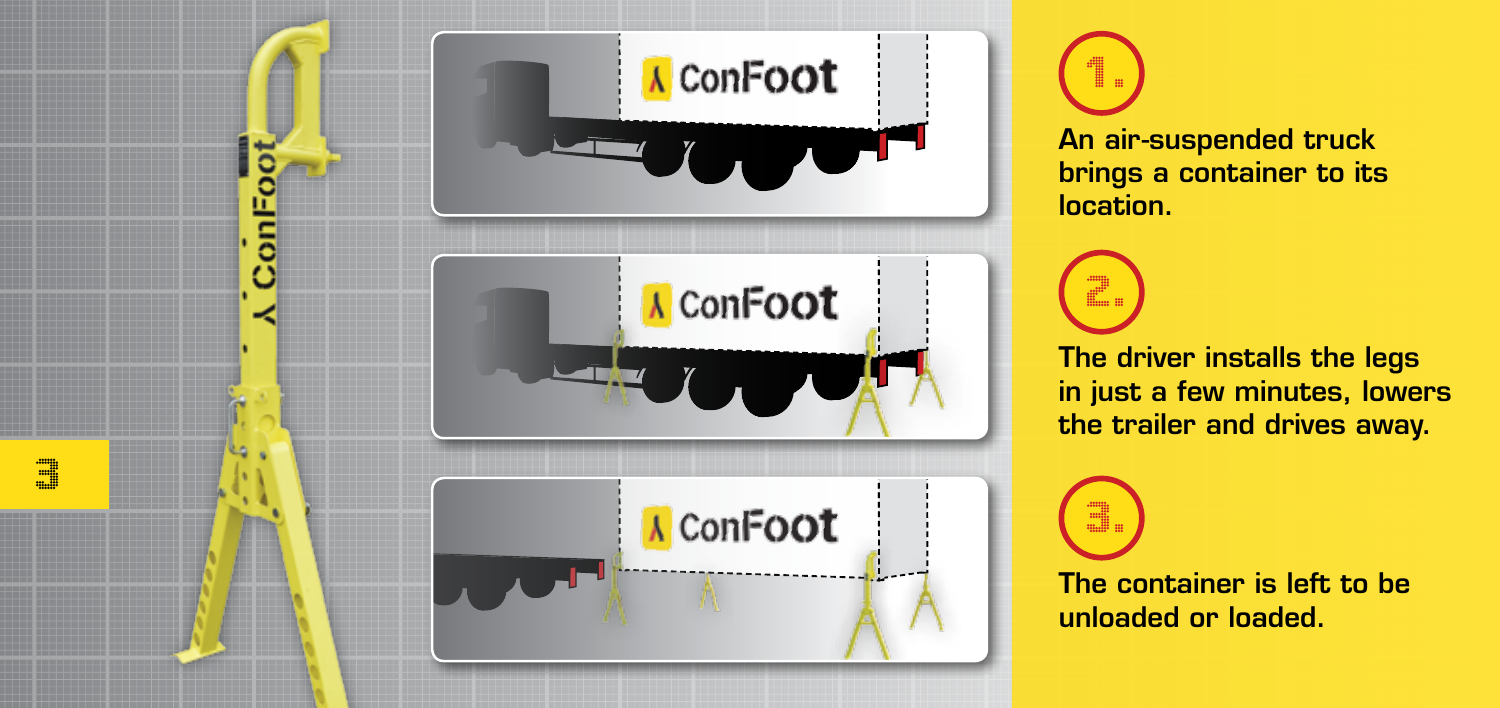

## Patented innovation

- Total weight 24 kg per unit
- Nominal height 1043–1448 mm
- Maximum gross weight of container 30 t
- 700 mm space between the feet keeps the container steady lengthwise
- Guarantee 2 years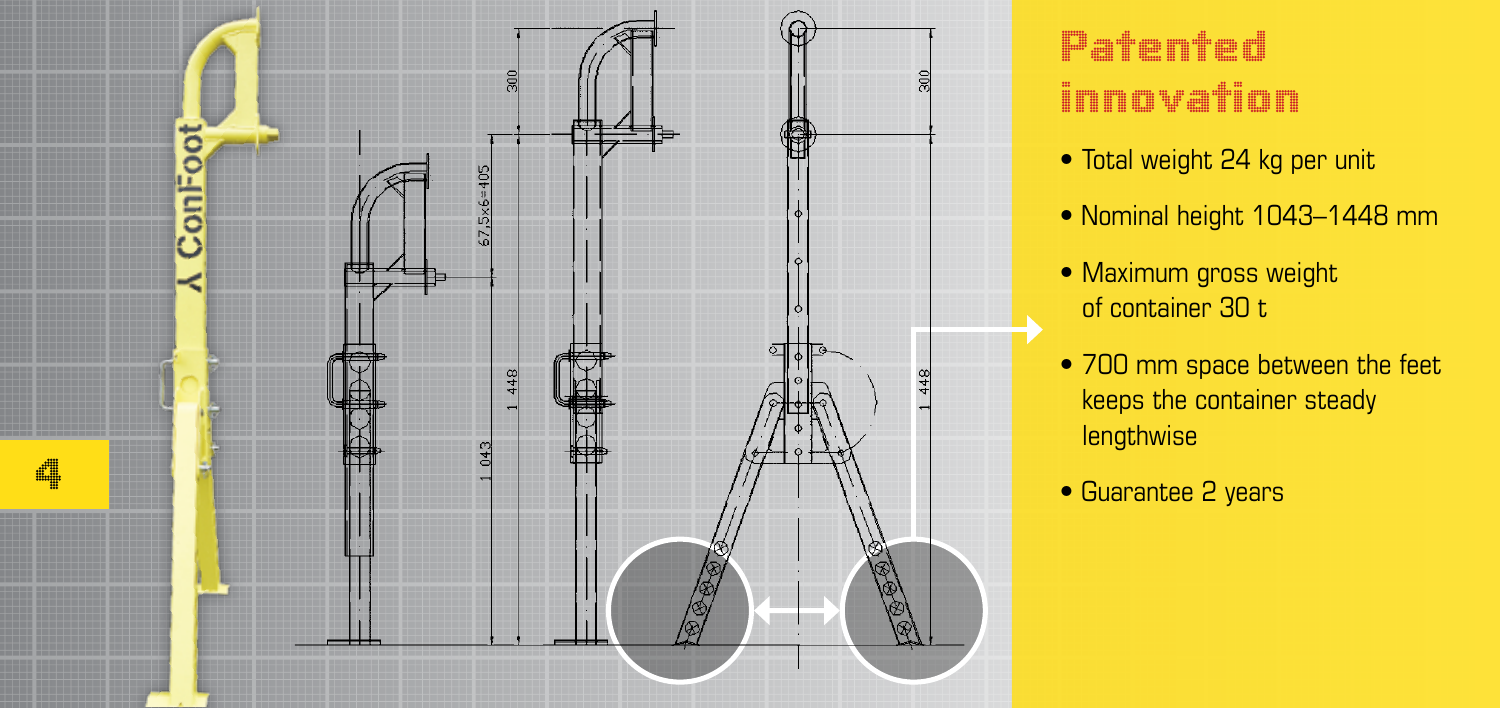| <b>A</b> ConFoot                   |                                                                                                                                                                                                            |
|------------------------------------|------------------------------------------------------------------------------------------------------------------------------------------------------------------------------------------------------------|
| Industry and<br>trade              | • The container can be left on the ConFoot-legs in the loading dock<br>• The container can be loaded and unloaded where and<br>when you want it<br>• Expensive (un)loading equipment is not needed anymore |
| <b>Swap body</b><br><b>USRIS</b>   | • No more investments in additional swap bodies<br>• Intermediate loadings are eliminated<br>• Lower transportation equipment costs                                                                        |
| <b>Transportation</b><br>companies | • Containers can be (un)loaded as a one-man operation<br>• Side loaders are replaced by ordinary trucks and trailers                                                                                       |
| Forwarding<br>companies            | • The ConFoot-leg offers new possibilities for logistics<br>supply chains                                                                                                                                  |

5

### New possibilities for logistics

The ConFoot-leg gives new possibilities for companies that transport or hande containers, such as.

- Logistics centres
- Harbours
- Armed forces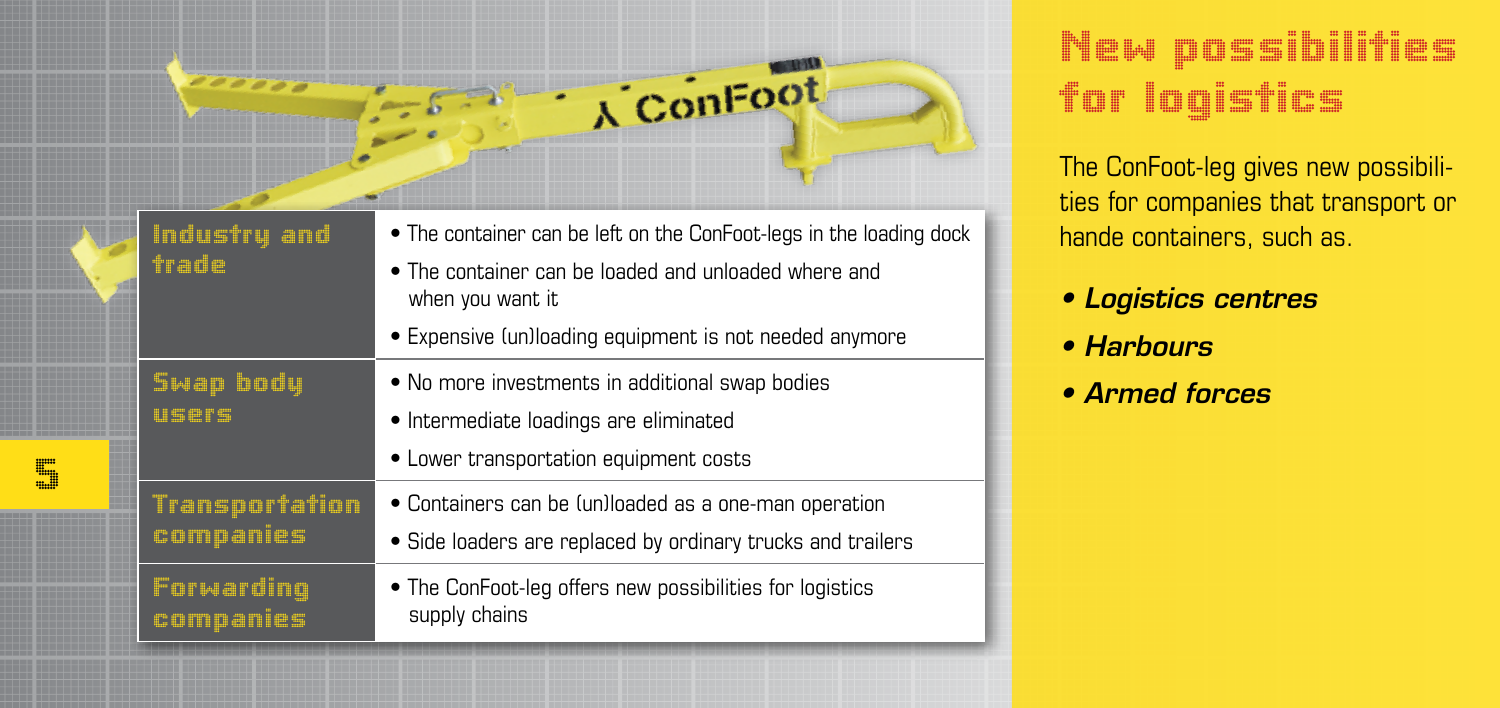

#### References

"We have 40ft containers standing on ConFoot-legs in our loading docks and are able to load our products according to our production schedule." STX Finland Cabins/Jukka Wikström

"We take our containers to the customers loading dock outside of working hours and leave them standing on ConFoot-legs and pick the containers up when they have been unloaded." Team Lauren Oy/Mika Lauren

"The ConFoot-legs make it possible for us to move a 20ft container from the middle to the back of the trailer chassis to be unloaded or loaded." R. Stenvall Oy/Jukka Mäkelä

"We leave containers in loading docks on ConFoot-legs so we can continue to use our equipment for other purposes." V. Salminen Ky/Veikko Salminen